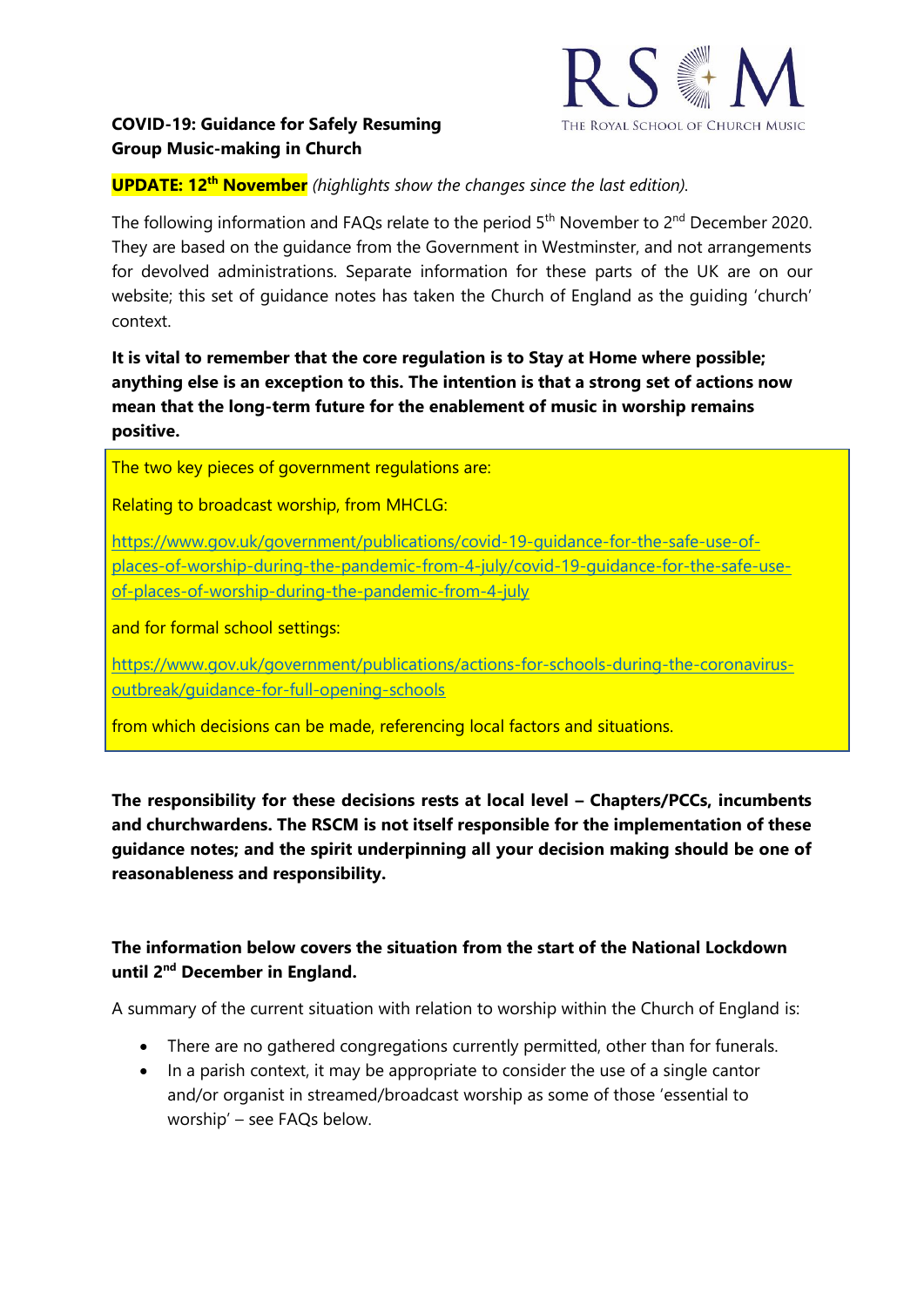- Cathedral choirs and others which can reasonably describe their singing as work (ie **professionally-based**) are able, in principle, to continue singing and rehearsing (but see also FAQ#5 below).
- These guidelines are based on a concept of permissiveness rather than prescription; they should be read in the spirit of the concept of the lockdown – i.e. trying to take all possible steps to minimise the possibility of infection, including the local decision of whether it is right to meet together at all during this period.

See below for more information in the FAQs

Please also refer to the RSCM's webpage for all our Covid-19 resources:

<https://www.rscm.org.uk/covid-19-resources-for-churches/>

PLEASE read the document first, but if you have any subsequent questions, please email [enquiries@rscm.com;](mailto:enquiries@rscm.com) we will post questions and the appropriate replies in a page on the RSCM website.

#### **FAQs:**

*1.* **So can we have choir practice as usual during the lockdown?** *Not in person, unless you are a choir who can reasonably describe themselves as professional – ie it is work, not a leisure/extra-curricular activity. Think about how to keep your rehearsals as efficient as possible and consider how you can continue to use technology to rehearse the music in advance via online methods.*

**Rehearsals should take place within the place of worship for any choir over 6 in number –** *not in buildings which fall outside the church footprint (e.g. a church hall or community facility)*

*2.* **How many can be in the choir?** *This will be informed by your own local risk assessment of space available (following 2m between singers). Good ventilation and duty of care towards singers are both essential. There is therefore no concrete answer to this question. Again, please refer to Government guidance on a safe return to singing for professional and non-professional choirs.*

Singers should not socially mix; this includes before and after rehearsals and services.

- 3. **Can concerts/recitals take place in church?** *Guidance on this is currently being drafted.*
- 4. **Can we use a cantor in leading our worship?** *MHCLG guidance allows the use of a singer where this is an essential part of the worship.*
- 5. **Can children sing?** *Department for Education out-of-school guidance* (*[https://www.gov.uk/guidance/education-and-childcare-settings-new-national](https://www.gov.uk/guidance/education-and-childcare-settings-new-national-restrictions-from-5-november-2020#ooss)[restrictions-from-5-november-2020#ooss](https://www.gov.uk/guidance/education-and-childcare-settings-new-national-restrictions-from-5-november-2020#ooss) ) makes it clear that 'All other out of school activities, not being primarily used by parents for these purposes [to enable parents to*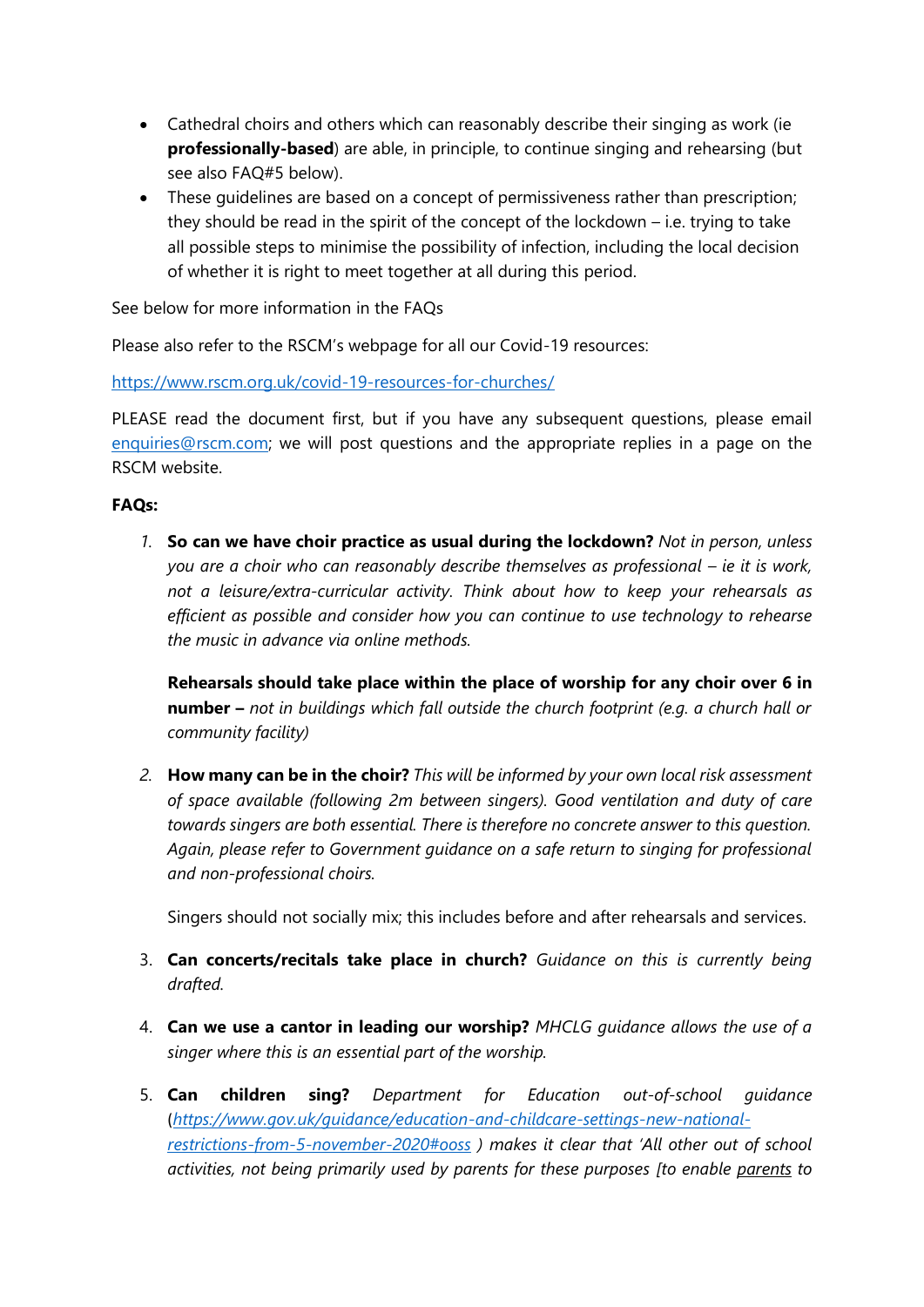*work or undertake training], should close for face-to-face provision for the duration of the national restrictions'. This means that choirs which recruit from multiple schools will be unable to meet this month; we recognise that many will find this disappointing news.*

- 6. **With choristers (children), how far do bubbles need to distance?** *Churches with Choir Schools may be able to utilise similar protocols relating to 'bubbles' (defined groups) from school. In other scenarios it is advised that all singers observe 2m distance.*
- 7. **Within a bubble, how far apart to singers need to be?** *In a choir school setting, where the choristers are in a 'bubble' in the school environment, social distancing between members of the same 'bubble' may be relaxed, including when singing within the bubble, in the same way that social distancing may be relaxed in the school environment in situations where full social distancing is not possible. Please see:*  [https://www.gov.uk/government/publications/actions-for-schools-during-the](https://www.gov.uk/government/publications/actions-for-schools-during-the-coronavirus-outbreak/guidance-for-full-opening-schools#section-1-public-health-advice-to-minimise-coronavirus-covid-19-risks)[coronavirus-outbreak/guidance-for-full-opening-schools#section-1-public-health](https://www.gov.uk/government/publications/actions-for-schools-during-the-coronavirus-outbreak/guidance-for-full-opening-schools#section-1-public-health-advice-to-minimise-coronavirus-covid-19-risks)[advice-to-minimise-coronavirus-covid-19-risks](https://www.gov.uk/government/publications/actions-for-schools-during-the-coronavirus-outbreak/guidance-for-full-opening-schools#section-1-public-health-advice-to-minimise-coronavirus-covid-19-risks) and [https://www.gov.uk/guidance/working-safely-during-coronavirus-covid-19/performing](https://www.gov.uk/guidance/working-safely-during-coronavirus-covid-19/performing-arts)[arts](https://www.gov.uk/guidance/working-safely-during-coronavirus-covid-19/performing-arts)
- 8. **I don't have any 'bubbles'** (consistent, school-based groups of children) **in my choir. How far apart should the singers be?** *Again, a cautious approach would suggest at least 1 metre with mitigations (e.g. not singing 'at' each other but singing in a straight line facing forwards and 2 metres from people in front of them).*
- 9. **If someone is ill and potentially diagnosed with COVID, does all the choir have to isolate?** *As a group activity that may carry higher risk, it is essential that choirs make full use of the T+T system. In consequence, it is essential that all choirs keep secure records of attendance and contact details. If any choir member falls ill and is tested positive, Track and Trace will contact every other member of the choir.*
- 10. **Can a choir sing at a pastoral service, then? (e.g. a wedding or funeral)**.

*There are no weddings currently permitted.*

**Numbers are strictly limited at funerals**. *Legislation states explicit numbers, but government guidance needs also to be considered. The crucial factor is to look at the spirit of what is intended – to minimise the numbers of people and staff interacting. So, a vicar and organist, for example, might need to be there, as work (and therefore not part of the limit of numbers), to enable the service; but other music groups and choirs should be kept to an absolute minimum, follow local risk assessment, and be able to be defended by the officiant that their presence is reasonably necessary.*

11. **What do we need to do about music copies?** *Copies should not be shared, and should be ready in place before singers arrive. Anyone issuing the music should ensure they have used hand sanitiser before handling copies. Alternatively, singers can use their own, presupplied copies or digital music on iPads or Tablets.*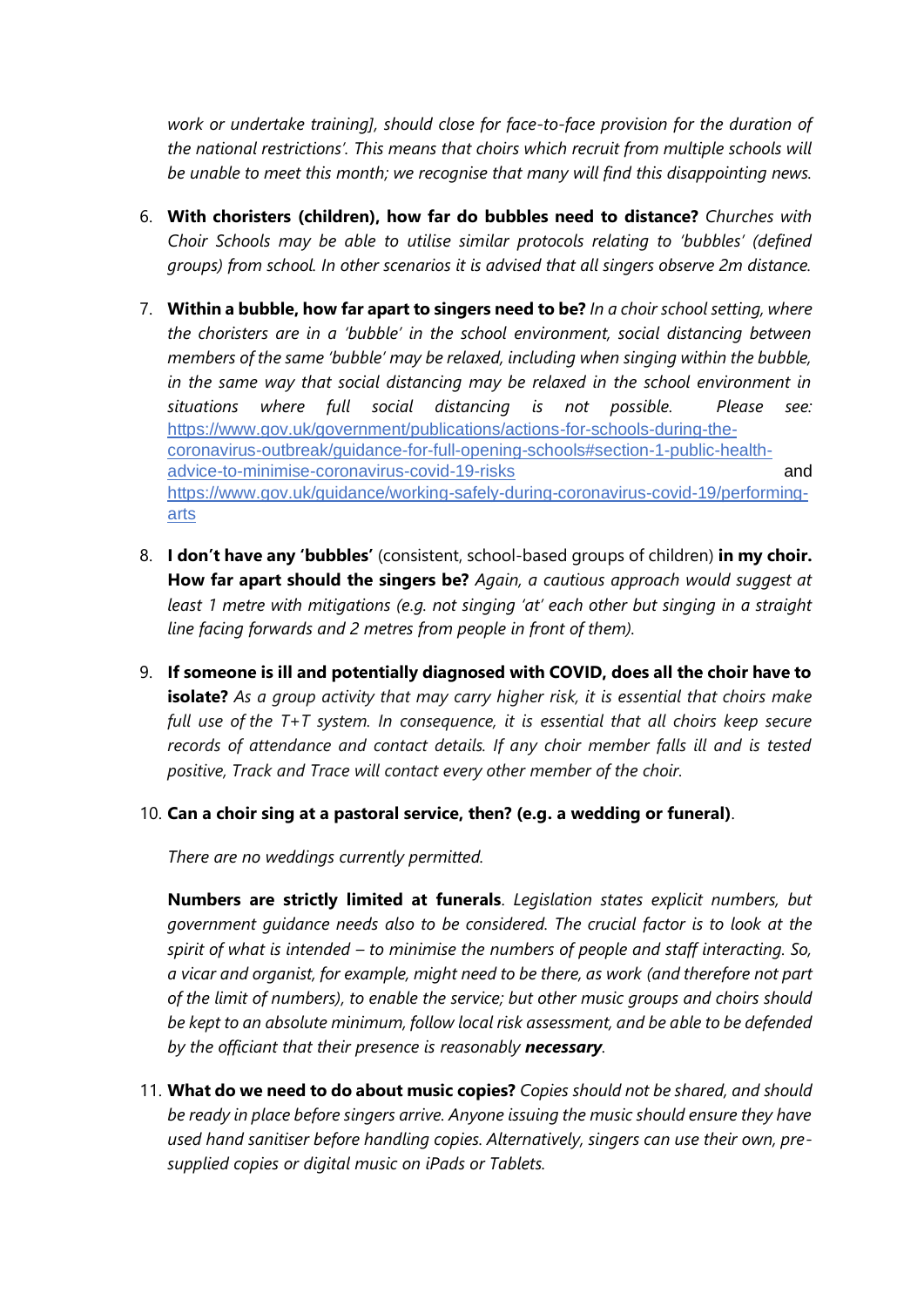12. **Can we use choir robes?** *Yes. Robes should be taken home by choir members following their first visit back to church after lockdown, and brought back as required. If they have not been used since lockdown started there is no need to wash. Robes should not be shared.*

*Additional note: The name of the game here is to have thought through all your steps to safe return carefully. The RSCM guidance is predicated on perhaps smaller premises and the need to make sure that the whole choir is not entering a small space and hanging robes at the same time. As long as you have thought all these things through carefully and listed rationally on your own risk assessment then there is potentially no need to take robes home.*

- 13. **What about masks?** *All choir members should wear masks on arrival and departure from church (though Government guidance does not require children under the age of 11 to wear a mask). As members contributing to the leading of worship, they may remove masks to sing. Masks may be removed in rehearsal, as long as social distancing is complied with.*
- 14. **What about visors?** *Not specifically necessary nor helpful.*
- 15. **What (additional) protection does the conductor need?** *Where the conductor stands is important; and should not be too close to the singers in a face-to-face configuration.*
- 16. **Can we use the choir stalls?** *Stalls should only be used if the choir can be appropriately distanced; choirs should aim to sing in a wide semi-circle if at all possible, and certainly to avoid singing directly face-to-face.*
- 17. **Can we process in church?** *This should be avoided at present*
- 18. **Can the congregation sing?** *No – not yet.*
- 19. **What instruments can we use in worship?** *There are no specific restrictions, but social distancing must be adhered to.*
- 20. Government guidance says: '**Any instrument played during worship should be cleaned thoroughly before and after use'. What does this mean**? *Keyboard instruments: the keys, stops, switches and access doors should all be cleaned with suitable wipes. Drum kits should be cleaned also; and in all cases if the player changes during a rehearsal or service, cleaning MUST take place.*

For other, personal instruments, normal hygiene should be observed. Please see the following Guidance from Department for Digital, Culture, Media and Sport: <https://www.gov.uk/guidance/working-safely-during-coronavirus-covid-19/performing-arts>

*21.* **Can music group singers share microphones?** *Within a performance, no. If there is space, condenser microphones will be capable of picking up multiple performers. But*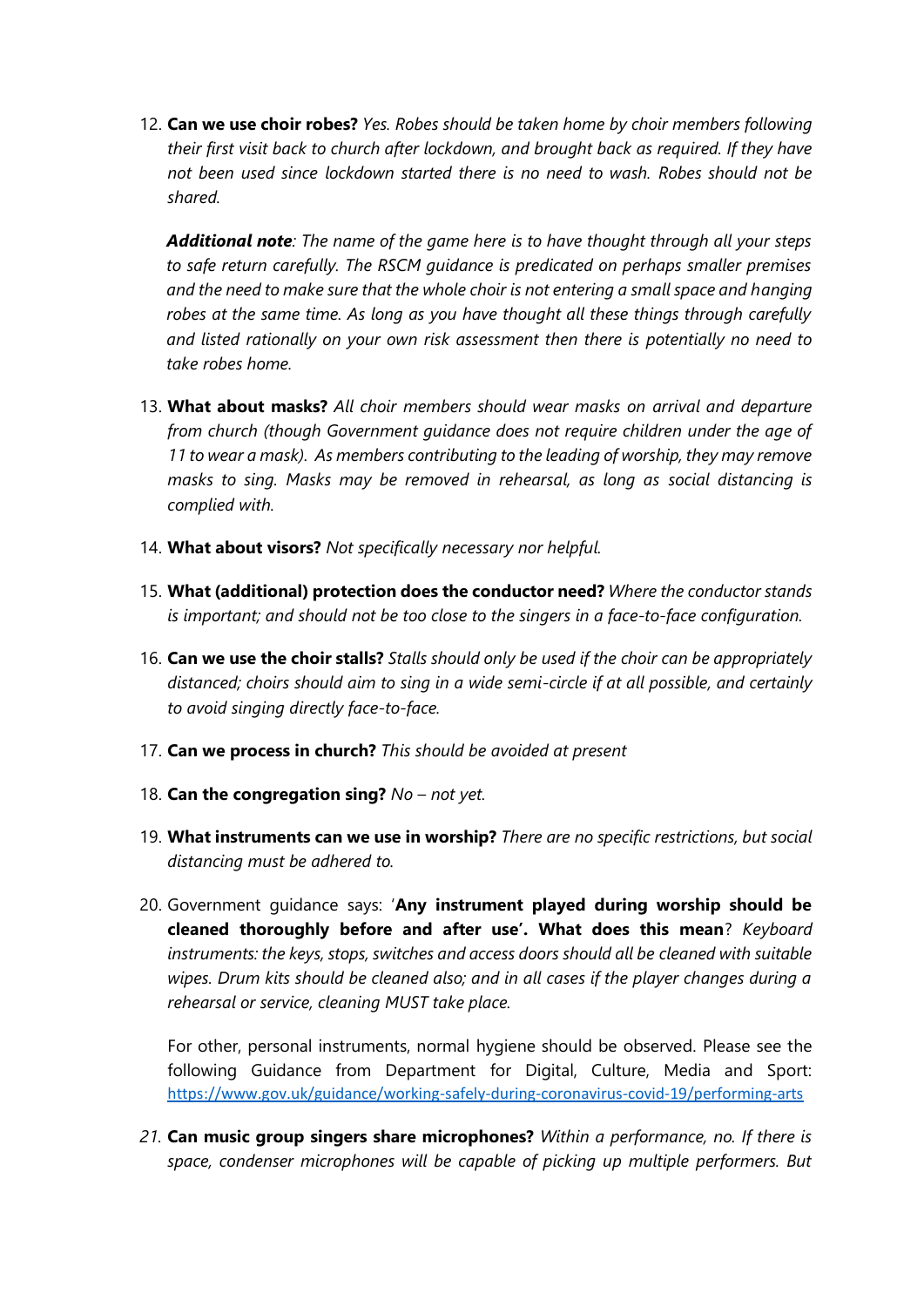*personal, vocalist-type microphones should not be shared. Microphones of this nature are very difficult to clean, but leaving set aside for 72 hours would then enable subsequent usage by someone else.*

- 22. Government guidance says: 'Except for the limited circumstances outlined above, people should avoid singing, shouting, raising voices and/or playing music at a volume that makes normal conversation difficult or that may encourage shouting. This is because of the potential for increased risk of transmission from aerosol and droplets.' **So can the organ play a loud voluntary?** *The solution to this is partly in choice of repertoire, but also in encouraging congregations to engage with, and listen to the voluntary before and after services. Duration of voluntaries is thus an important factor.*
- 23. **Are Visiting Choirs welcome at Cathedrals and Greater Churches?** *Not during this lockdown period.*
- 24. **Can an Officiant sing (at Evensong for example)?** *Yes, as long as they adhere to all protocols associated with choir members (eg Track and Trace record keeping)*
- 25. **Where do I find the risk assessment materials?** *See these links:*  <http://www.rscm.org.uk/wp-content/uploads/2020/08/Risk-assessment-introduction.pdf> <http://www.rscm.org.uk/wp-content/uploads/2020/08/Risk-assessment-template.pdf>